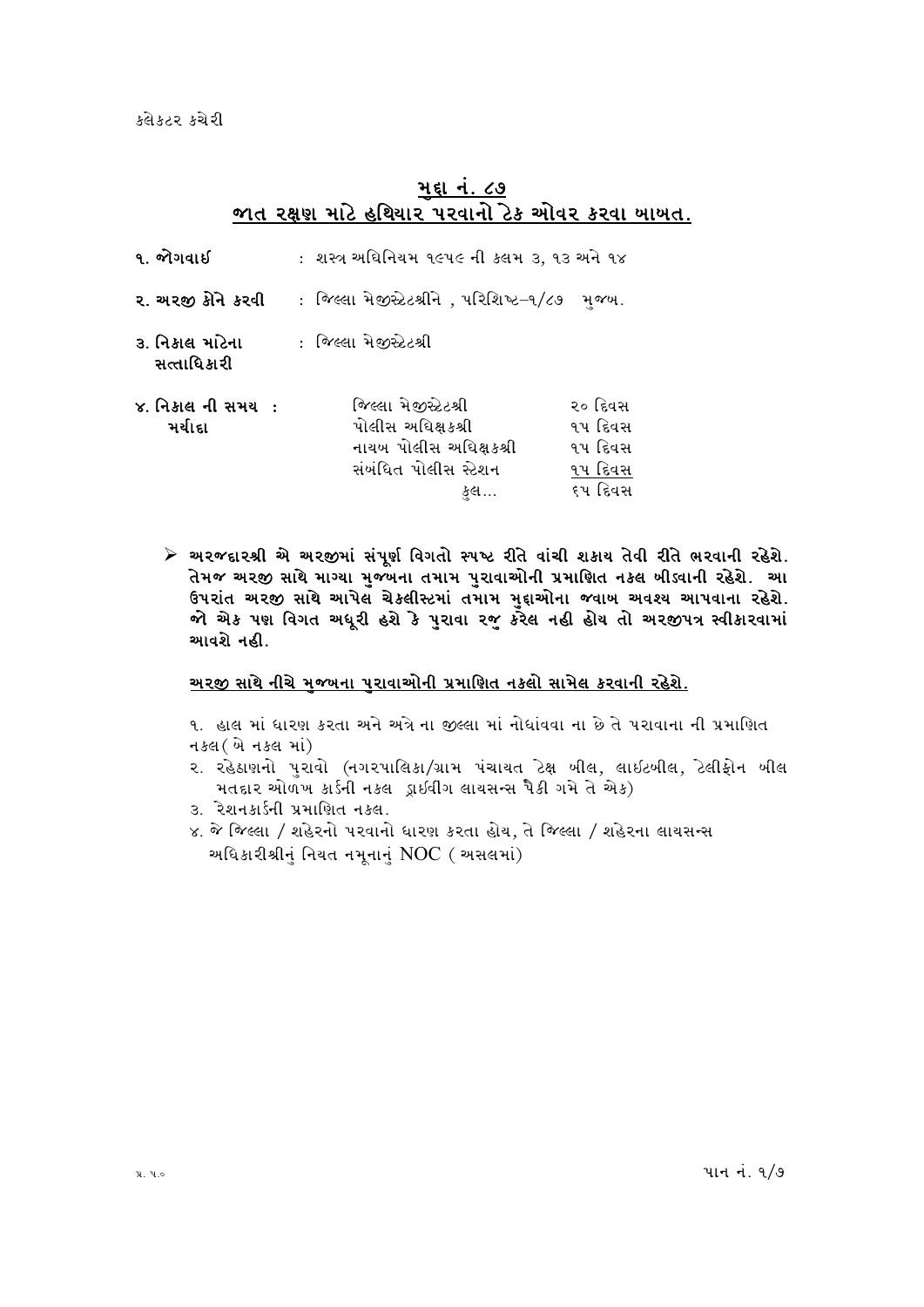કલેકટર કચેરી

બાર−કોઽ સ્ટીકર માટેની જગ્યા

# <u>મુદ્દા નં. ૧/૮૭</u>

#### <u>શસ્ત્રના લાયસન્સ ટેક ઓવર કરવા માટેની અરજીનો નમૂનો (ક)</u>  $($ જુઓ નિયમ પર) અ૨જદા૨નો તાજેતરનો પાસપોર્ટ સાઈઝનો ફોટો કોર્ટ ફી સ્ટેમ્પ ગ્રાફ રૂા. ૩/– સહી સાથે પ્રતિ. જિલ્લા મેજીસ્ટ્રેટશ્રી, કલેકટર અને જિલ્લા મેજીસ્ટ્રેટની કચેરી, . . . . . . . . . . . . . . .  $(9)$ નામ  $\ddot{\cdot}$ પિતા/પતિનું નામ  $(5)$  $\div$ જન્મ સ્થળ/રાષ્ટ્રીયતા  $\mathcal{E}(\mathcal{E})$  $\cdot$ ખ્રિસ્તી ઇસ્વીસનમાં જન્મ તારીખ:  $(x)$ (શબ્દો અને આંકડામાં)  $(4)$  હાલનું સરનામું  $\ddot{\cdot}$ નજીકમાં નજીકનું પોલીસ સ્ટેશન (९) હાલ માં ધારણ કરતા હથિયાર પરવાના ની વિગતો: ▶ હથિયાર પરવાના નંબર: ▶ હથિયાર પરવાના ની હદ:  $\triangleright$  હથિયાર નં વર્ણન:  $(\mathcal{C})$ અંગે ના જીલ્લા માં નોધાંવવાનું કારણ: અરજદારની સહી/અંગુઠાનું નિશાન નોંધ :– નજીકમાં નજીકનં પોલીસ સ્ટેશન એટલે જે પોલીસ સ્ટેશનમાં ક્ષેત્રાધિકારમાં સરનામામાં જણાવેલ

પાન નં. 2/9

પ્ર. ૫.૦

સ્થળ આવતં હોય તે પોલીસ સ્ટેશન.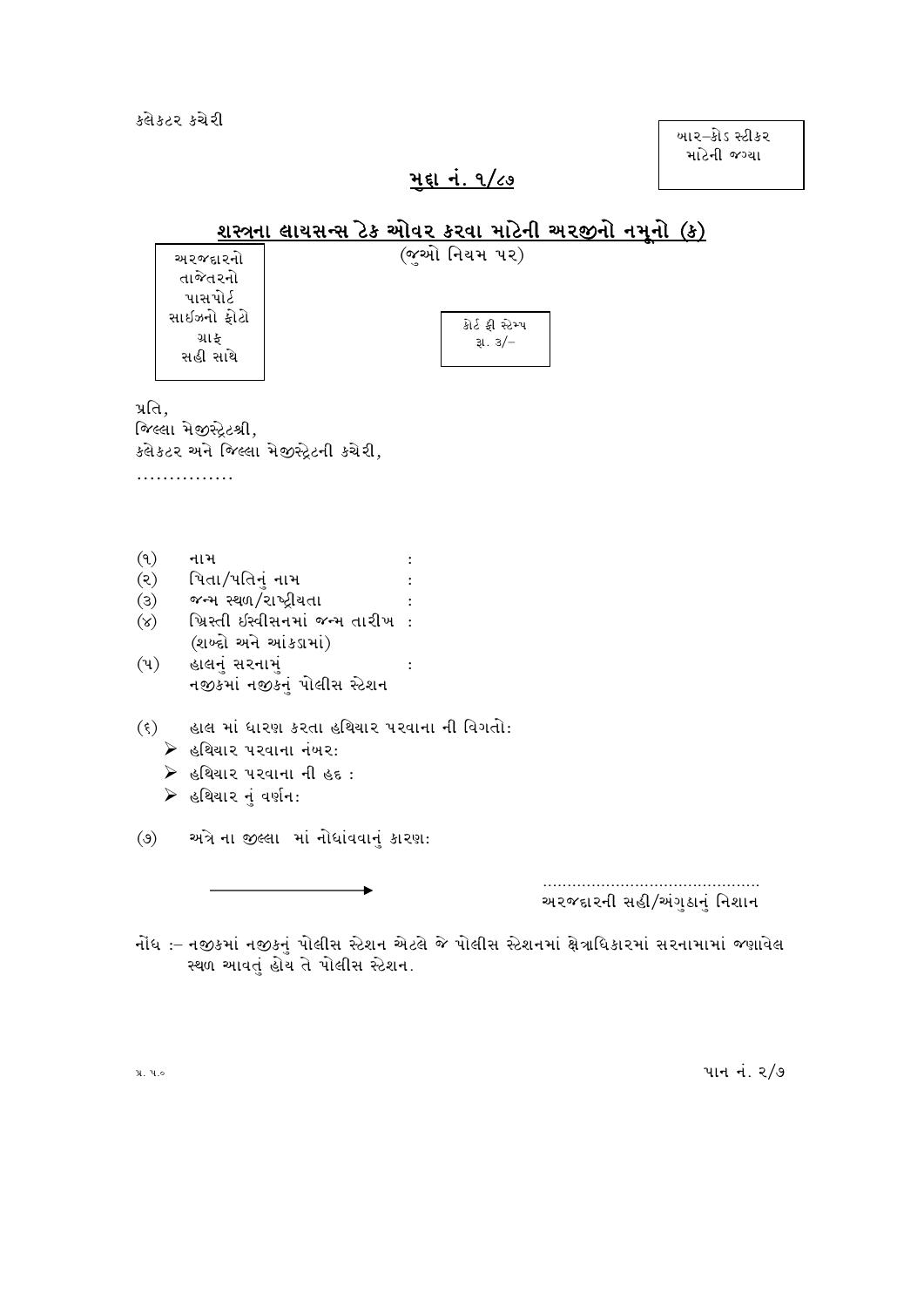કલેકટર કચેરી

#### ભાગ (ખ) અરજદારની અન્ય વિગતો

| $(\zeta)$       | અરજદારને કોઈ ગુનામાં                            |  |
|-----------------|-------------------------------------------------|--|
|                 | (ક) દોષિત ઠરાવ્યો છે કે કેમ?                    |  |
|                 | જો હા તો ગુના/ગુનાઓ                             |  |
|                 | સજા અને સજાની તારીખ                             |  |
|                 | (ખ) શાંતી જાળવવા માટે અથવા સારી વર્તણુક         |  |
|                 | રાખવા માટે ફોજદ્દારી કાર્યરીતી અધિ.૧૯૭૩         |  |
|                 | (સને ૧૯૭૪ ની બીજા)ના પ્રકરણ −૮ હેઠળ             |  |
|                 | ખોન્ડ કરવાનો હુકમ કર્યા છે કે કેમ? જો તેમ       |  |
|                 | હોય તો હુકમ કચારે અને કેટલી મુદત સુધી કર્યા છે. |  |
|                 | (ગ) શસ્ત્ર દારૂગોળો રાખવા સંબંધિ શસ્ત્ર         |  |
|                 | અધિ. ૧૯૫૯ અથવા અન્ય કોઇપણ                       |  |
|                 | કાચદા હેઠળ મનાઇ કરવામાં આવી છે કે કેમ ?         |  |
| $(\varepsilon)$ | (ક) લાયસન્સદાર અથવા મુક્તિ મેળવનાર              |  |
|                 | છે કે કેમ ? જો તેમ હોય તો તેણે                  |  |
|                 | ધરાવેલ શસ્ત્રોની વિગતો.                         |  |
|                 | (ખ) અરજદાર પાસે શસ્ત્રો રાખવાનું                |  |
|                 | સુરક્ષિત સ્થળ છે કે કેમ ?                       |  |
|                 | (ગ) અરજદાર ખરેખર પ્રવાસી છે કે કેમ ?            |  |
|                 | જો હોય તો.                                      |  |
|                 | (૧) તે જે દેશનો હોય તે દેશનું નામ               |  |
|                 | (૨) તેના દેશના કાયદાઓની રૂએ કોઇ                 |  |
|                 | પણ શસ્ત્ર અને દારૂગોળો તેના કબજામાં             |  |
|                 | રાખવાની તેને મનાઇ કરી છે કે કેમ ?               |  |
|                 | (૩) ભારતમાં તેના આગમનની સંભવિત તારીખ            |  |
|                 |                                                 |  |

નોંધ : ખરેખર પ્રવાસીને કલમ–૧૦ માં નિયમ–૩ર માં નિર્દીષ્ટ કરેલી શરતોને આધિન રહીને અન્ય કોઇપણ હેતુ<br>માટે નહી પણ માત્ર રમત ગમતના હેતુ માટે પોતાના ઉપયોગ માટે યોગ્ય જગ્યામાં શસ્ત્રો અને દારૂગોળો<br>ભારતમાં લાવવાની છુટ આપવામાં આવી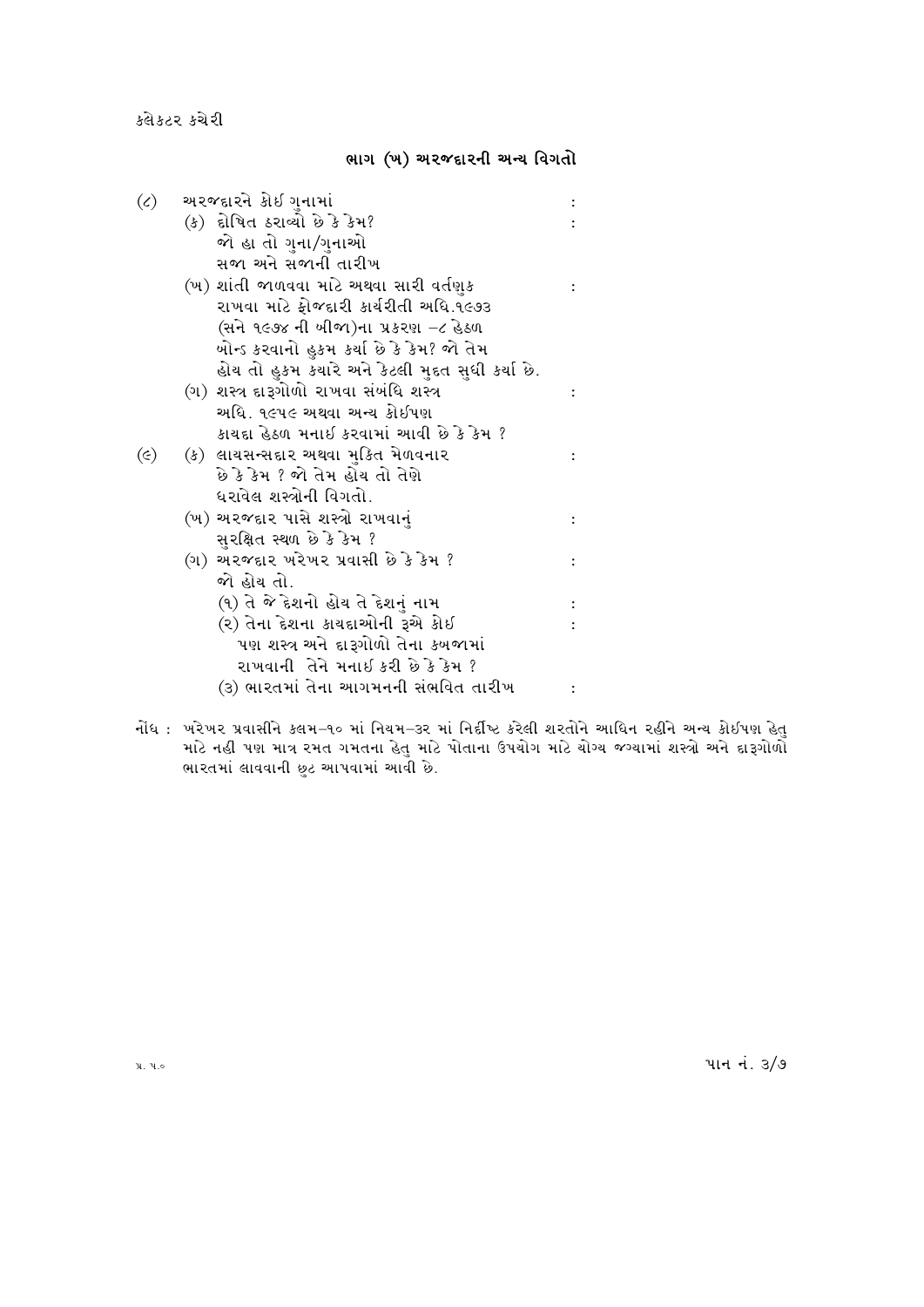# સ્વરક્ષણ હથિયાર પરવાનાની ટેક ઓવરની માંગણી અંગે ઈન્કવાયરી

| ٩.                    | અરજદારનું પુરૂ નામ અને સરનામું                |  |
|-----------------------|-----------------------------------------------|--|
| ર.                    | ગામમાં આપવામાં આવેલ હથિયાર<br>પરવાનાની સંખ્યા |  |
| З.                    | જંગલ વિસ્તાર નજીક છે કે કેમ?                  |  |
| Χ.                    | અરજદારનું પૂર્વવૃતાંત અને ચારિત્ર્ય           |  |
| પ.                    | અરજદારનો ધંધો તથા મોભો?                       |  |
| ξ.                    | શિકારી છે? હથિયારનો સદઉપયોગ<br>કરશે કે કેમ?   |  |
| 9.                    | ઇન્કમટેક્ષ ભરતા હોય તો કેટલો ભરે છે?          |  |
| $\mathcal{L}_{\star}$ | મહેસલ કેટલી ભરે છે? તથા જમીન                  |  |
|                       | કેટલી છે?                                     |  |
| E.                    | જો સંયુકત ફુટુંબના સભ્ય હોય તો તેની વિગત:     |  |
| ٩٥.                   | કુટુંબમાં કોઈને હથિયાર લાયસન્સ છે કે કેમ ? :  |  |
| ۹۹.                   | અરજદાર પાસે અગાઉ હથિયાર લાયસન્સ               |  |
|                       | હતા કે કેમ, હોય તો તેનું શું થયું તેની        |  |
|                       | વિગત દર્શાવવી.                                |  |
| ૧૨.                   | અરજદારને હથિયાર વાપરવાની                      |  |
|                       | તથા સાચવવાની આવડતર છે કે કેમ ?                |  |
| ٩З.                   | પો.સ.ઇ./પો.ઇ.શ્રી નો અભિપ્રાય                 |  |